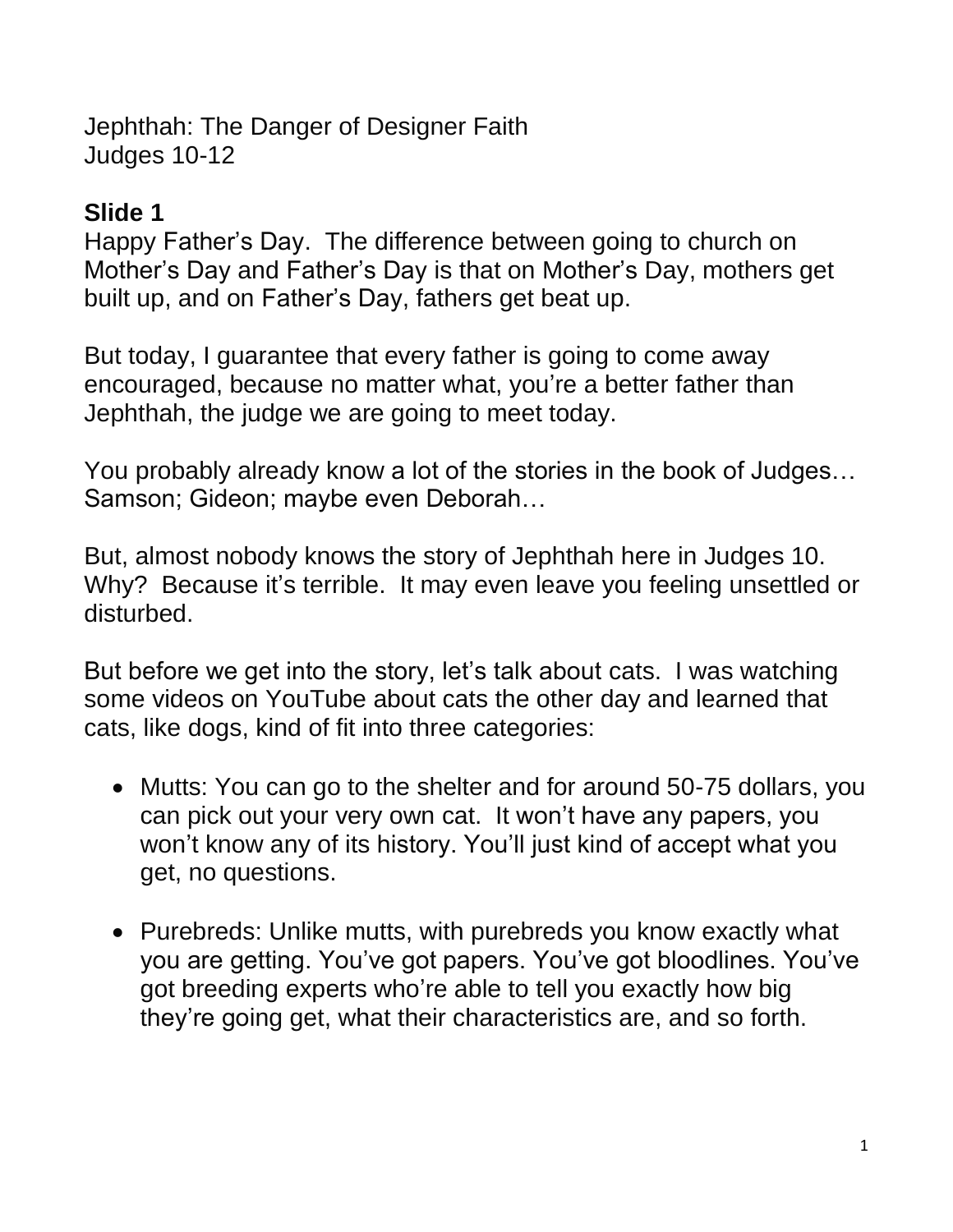• Designer: This is when you mix and match the characteristics of one breed with some preferred characteristics of another breed.

Many people think they can build their faith like designer cats. They take a little bit of something from this religion and mix it with a little bit of something from that denomination.

The result is a concoction that you can hardly call Christian, which isn't only bad for you; it's spiritually toxic.

That's what we're going to see today with Jephthah. He's got a little bit of Yahweh worship, mixed in with a whole lot of beliefs and practices he's picked up from the religions around him.

#### **Slide 2**

Judges 10:6, *"Again the Israelites did evil in the eyes of the LORD. They served the Baals and the Ashtoreths, and the gods of Aram, the gods of Sidon, the gods of Moab, the gods of the Ammonites and the gods of the Philistines… the Israelites forsook the LORD and no longer served him."*

If you were counting, seven gods are listed. That's the number of completion in Hebrew, which is to say that Israel had completely abandoned God. This is the lowest they've fallen thus far!

So, the anger of the Lord was kindled against Israel, and He sold them into the hand of the Philistines and the Ammonites, who crushed and oppressed the people of Israel. This is a familiar pattern.

The Israelites serve false gods, then end up in slavery. But here the author presents a twist: the Israelites are serving the gods of the Ammonites and the Philistines, the very people who wind up oppressing and crushing them!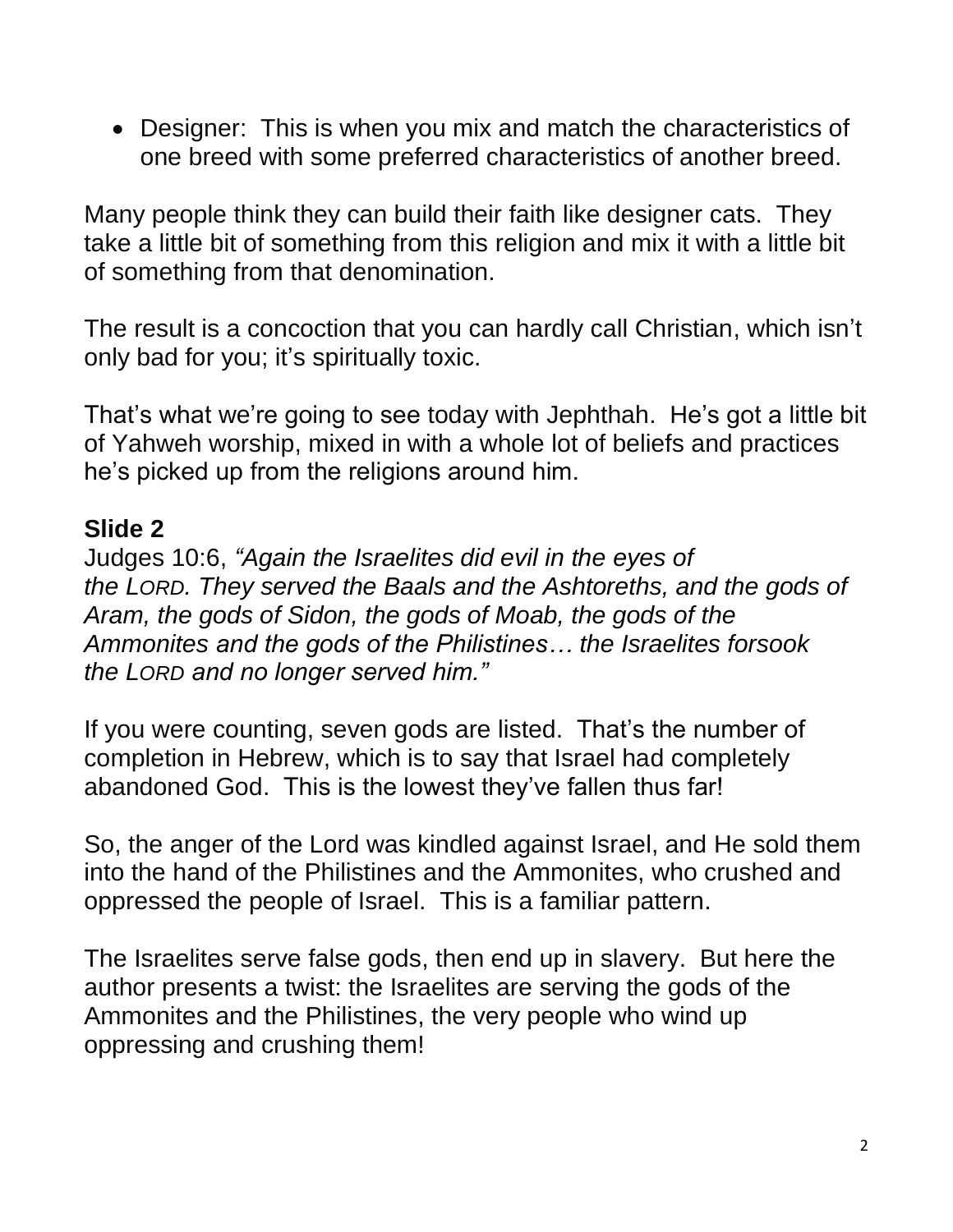Verse 10, *"Then the Israelites cried out to the LORD, "We have sinned against you, forsaking our God and serving the Baals,"* and for the first time in Judges, God says, *"No. I'm not going to save you.*

Judges 6:13-14, *"But you have forsaken me and served other gods, so I will no longer save you. Go and cry out to the gods you have chosen. Let them save you when you are in trouble!"*

Why does God say no? Well, what the people were expressing wasn't true repentance. They're just hating the consequences of their sin, but they aren't hating the sin itself.

These people don't want God for God; they're just in pain and want somebody, anybody, to make it stop.

There had been no change of heart toward God; they are playing the *"let me use you to get out of trouble"* card.

Did you know that it is possible to come to God in an idolatrous way? It's like there's purebred faith, with all its expectations of surrender and exclusivity and surrender to the absolute Lordship of Christ.

Then there's that designer religion, where you want to mix and match what you like about Christianity with what you like from materialism, self-fulfillment, or whatever.

The people realized their sin, and in verse 15-16a, they truly repented. Judges 6:15-16, *"But the Israelites said to the LORD, "We have sinned. Do with us whatever you think best, but please rescue us now." Then they got rid of the foreign gods among them and served the LORD."*

Well, believe it or not, they finally got it. See the difference in what they said in verse 15 from what they said in verse 10?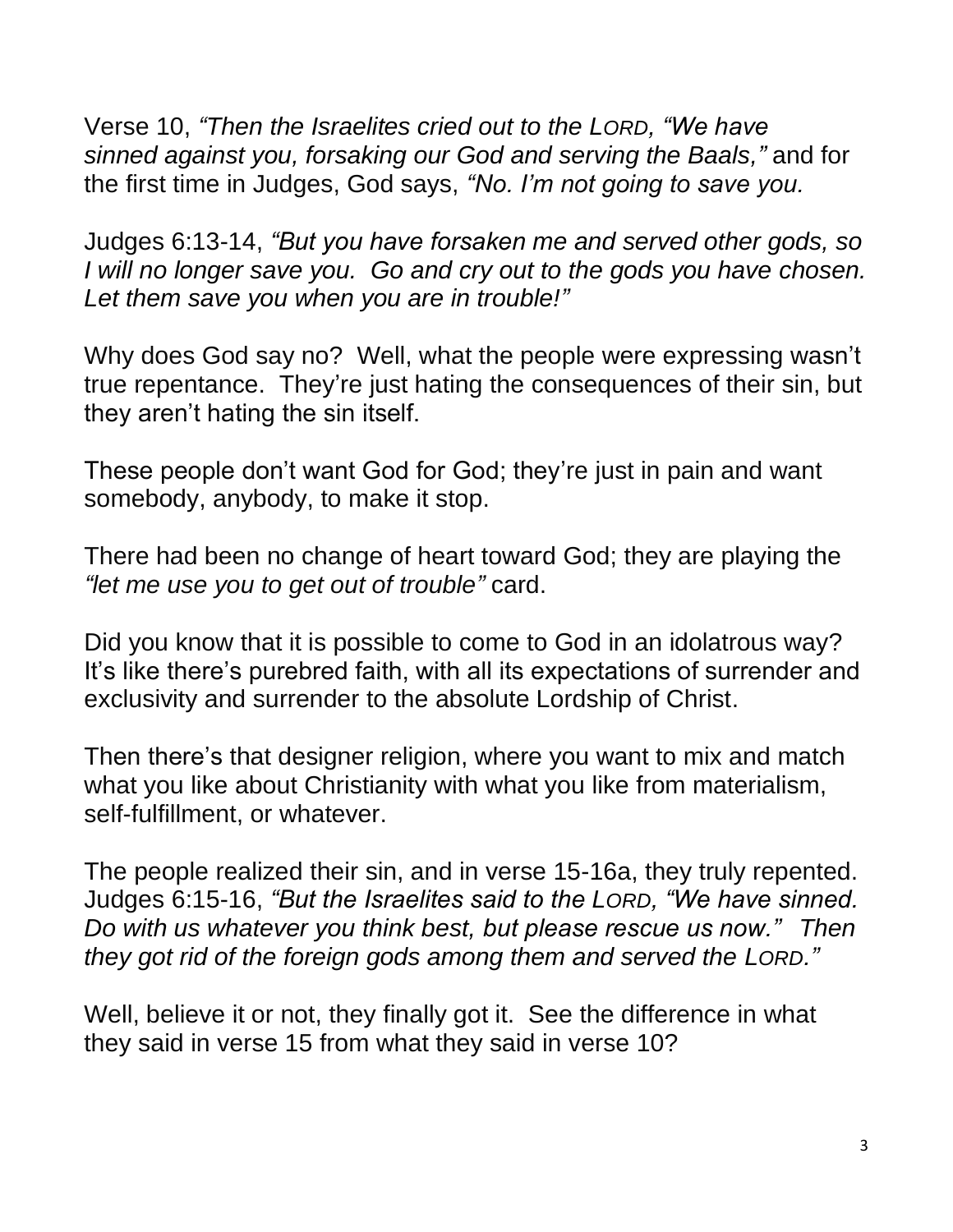In verse 10, they said, *"We want peace from You."* In verse 15, they said, *"We want peace with you, even if it continues to mean trouble for us here!"*

In other words, *"We'd rather not have trouble, of course, but having you is the essential part."* That's true repentance.

Lord, I don't care if life gets easy or hard; I just want You. Well, they genuinely repented, and the Lord *"could bear Israel's misery no longer."*

So, in Judges 11:1, we meet our hero, Jephthah.

## **Slide 3**

Judges 11:1, *"Jephthah the Gileadite was a mighty warrior. His father was Gilead; his mother was a prostitute. Gilead's wife also bore him sons, and when they were grown up, they drove Jephthah away. "You are not going to get any inheritance in our family," they said, "because you are the son of another woman." So Jephthah fled from his brothers and settled in the land of Tob, where a gang of scoundrels gathered around him and followed him."*

Now it's worth noting that unlike most of the other judges that saved Israel, here in Judges 11, it doesn't say that the Lord *"raised up Jephthah."*

Jephthah was a rejected man; a man driven away from his family by his own brothers. A rejected brother who fled to a faraway land where worthless men gathered around him; where he became a kind of crime boss.

But then the Ammonites made war against Israel. Verses 5-6, *"The elders of Gilead went to get Jephthah from the land of Tob. "Come," they said, "be our commander, so we can fight the Ammonites."*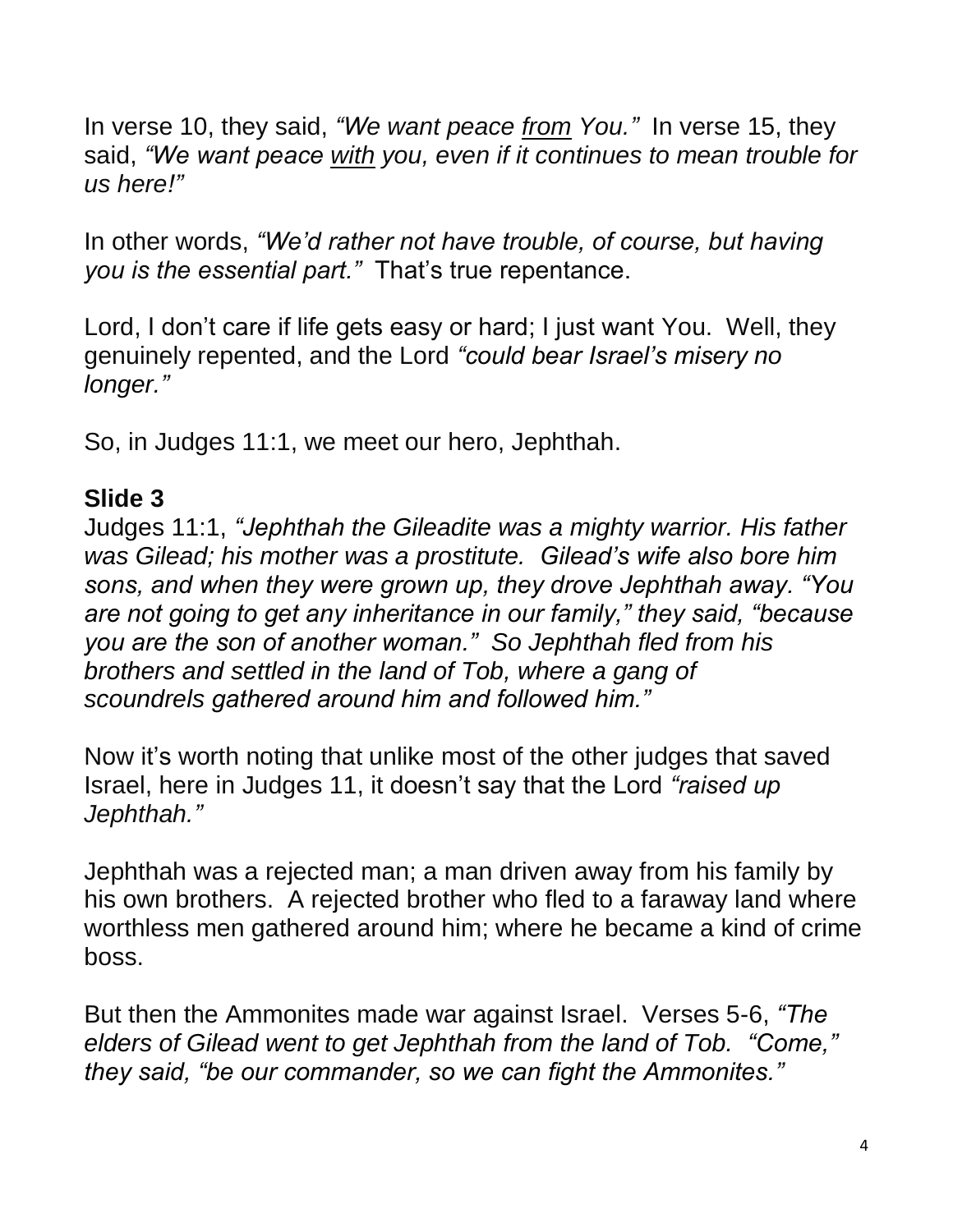Which Jephthah replied in verse 7, *"Didn't you hate me and drive me from my father's house? Why do you come to me now, when you're in trouble?"*

Being in need of a leader, they say, *"No, no. We're really sorry! If you come home, you can be in charge."* Jephthah agrees and verse 11 says that the people made him head and leader over them.

So, here's the first lesson from Jephthah's life: We're far more influenced by our culture than we realize.

The people didn't seek out Jephthah because God told them to, or because, like Deborah, Jephthah had demonstrated spiritual leadership.

They came to Jephthah because he was a thug. They looked at him and said, this is a strong man who can whip on the Ammonites.

Maybe his morals are a little shaky but that's okay, we aren't electing a Sunday School teacher, we are electing a leader! So, they made a decision based on culture.

They aren't abandoning the worship of Yahweh, they're just cross breeding it with practicality and pragmatism.

They're thinking, the end justifies the means, and if an amoral mafia boss can get us out from under this oppression, then maybe Jephthah is God's man for the moment!

Jephthah didn't realize it, but a lot of his outlook about God and life were shaped by his culture which caused him to end up with a designer faith that doesn't honor God at all.

And, as we'll see, it's going to have devastating effects.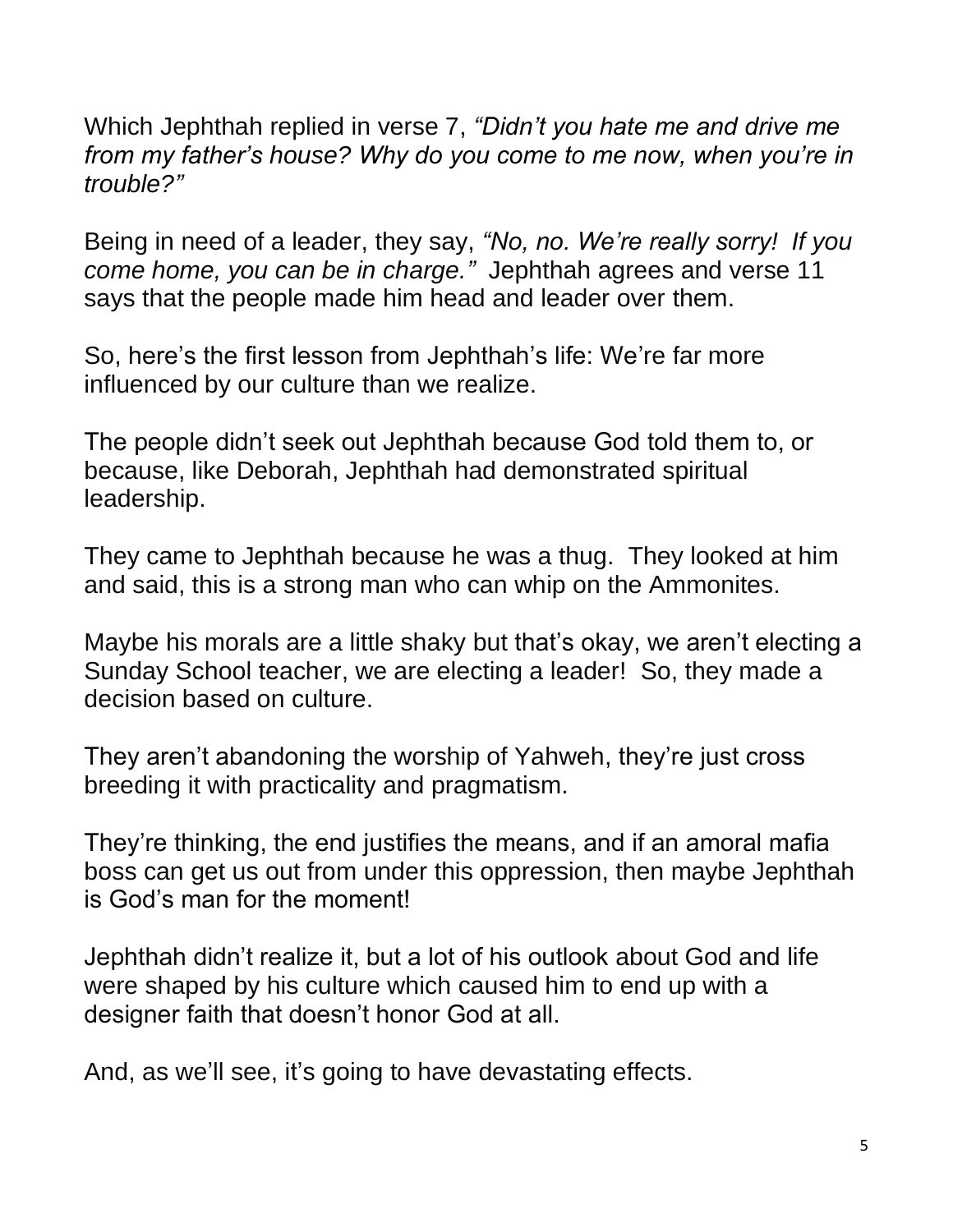## **Slide 4**

Here's the second lesson we learn from Jephthah: We can know facts about God and still miss the heart of God. In chapter 11, we get a short history lesson from Jephthah to the king of the Ammonites.

I'm not going to take the time to recap it, except to say that the details Jephthah gives about the Israelites wilderness wanderings are all pretty spot on from what Moses wrote in Leviticus, Numbers, and Deuteronomy.

We actually get our timeline for the book of Judges from Jephthah. 300 years up to this point, according to verse 26.

So, Jephthah knew the Bible. But for all his knowledge of biblical history, he didn't seem to have a clue about the heart of God or the character of God.

Judges 11:28-31, *"The king of Ammon, however, paid no attention to the message Jephthah sent him. Then the Spirit of the LORD came on Jephthah. He crossed Gilead and Manasseh, passed through Mizpah of Gilead, and from there he advanced against the Ammonites. And Jephthah made a vow to the LORD: "If you give the Ammonites into my hands, whatever comes out of the door of my house to meet me when I return in triumph from the Ammonites will be the LORD's, and I will sacrifice it as a burnt offering."*

DON'T MISS THIS! The spirit of the Lord was on Jephthah BEFORE he made this vow, NOT as a result of it.

Here's Jephthah's designer faith. He makes this vow that he will offer up as a burnt offering whatever comes out of his house to greet him.

He had taken what he knew about Yahweh, the one true God, and combined it with some of what he had heard about other gods.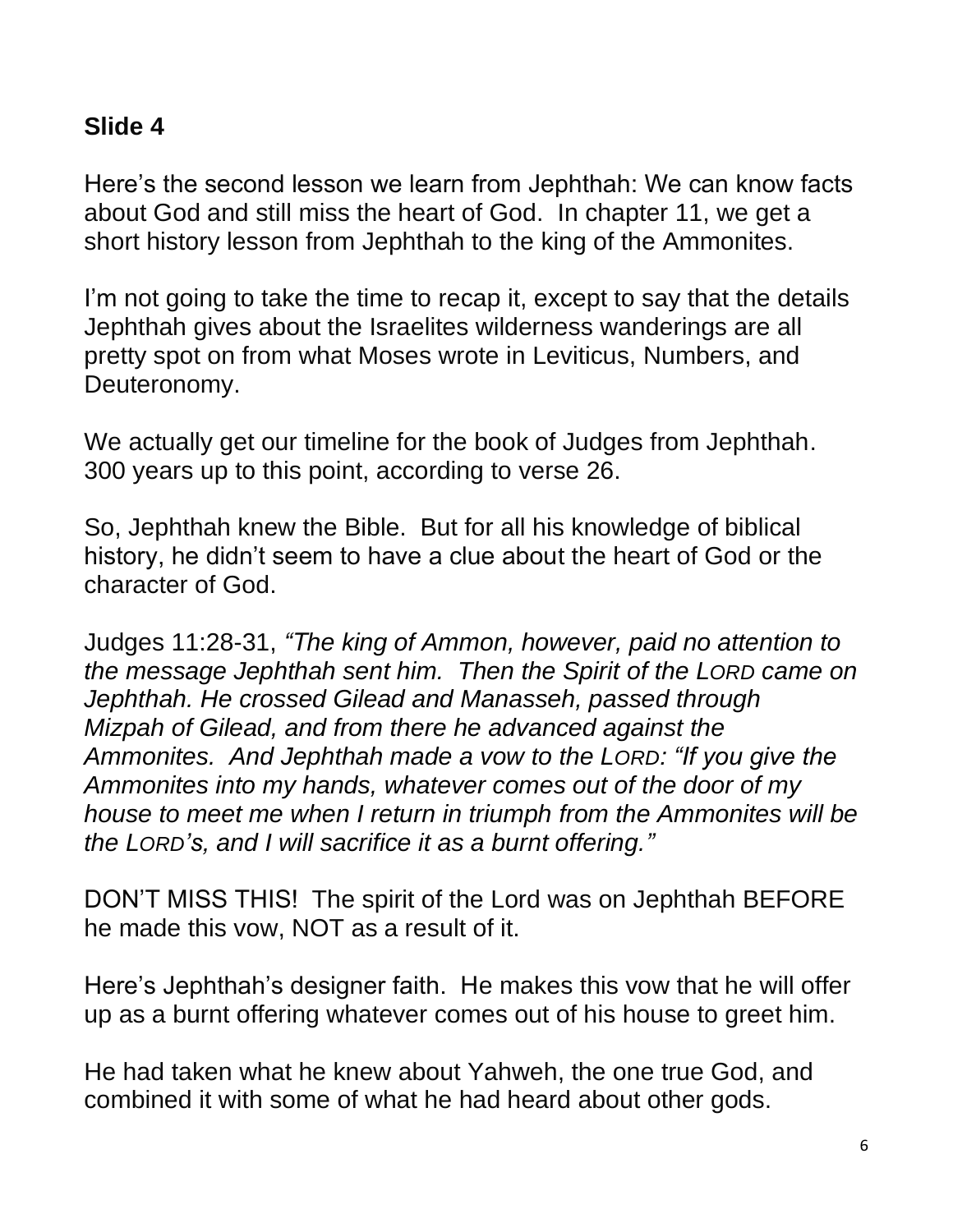Chemosh, the god of the Moabites, and Molech the god of the Ammonites both required humans sacrifice, so he probably thought Yahweh did too.

Yet, God couldn't have made His heart any clearer because in Deuteronomy 12, God explicitly warned the Israelites about this very thing.

Deuteronomy 12:29-31, *"The LORD your God will cut off before you the nations you are about to invade and dispossess. But when you have driven them out and settled in their land, and after they have been destroyed before you, be careful not to be ensnared by inquiring about their gods, saying, "How do these nations serve their gods? We will do the same." You must not worship the LORD your God in their way, because in worshiping their gods, they do all kinds of detestable things the LORD hates. They even burn their sons and daughters in the fire as sacrifices to their gods."*

As much as Jephthah knew the story of Leviticus and Numbers somehow he missed how God felt about human sacrifice and makes this horrible promise.

Some commentators have tried to make Jephthah look better by saying that he was thinking an animal would come out the door to greet him, a sheep or a bull or maybe even a Persian cat.

But there are two problems with this. First, people of this culture didn't keep animals in the house as pets.

Second, the noun that's translated "whatever" actually is a Hebrew word that should have been translated "whoever," because the form it's in, in Hebrew, is typically used for humans and not animals.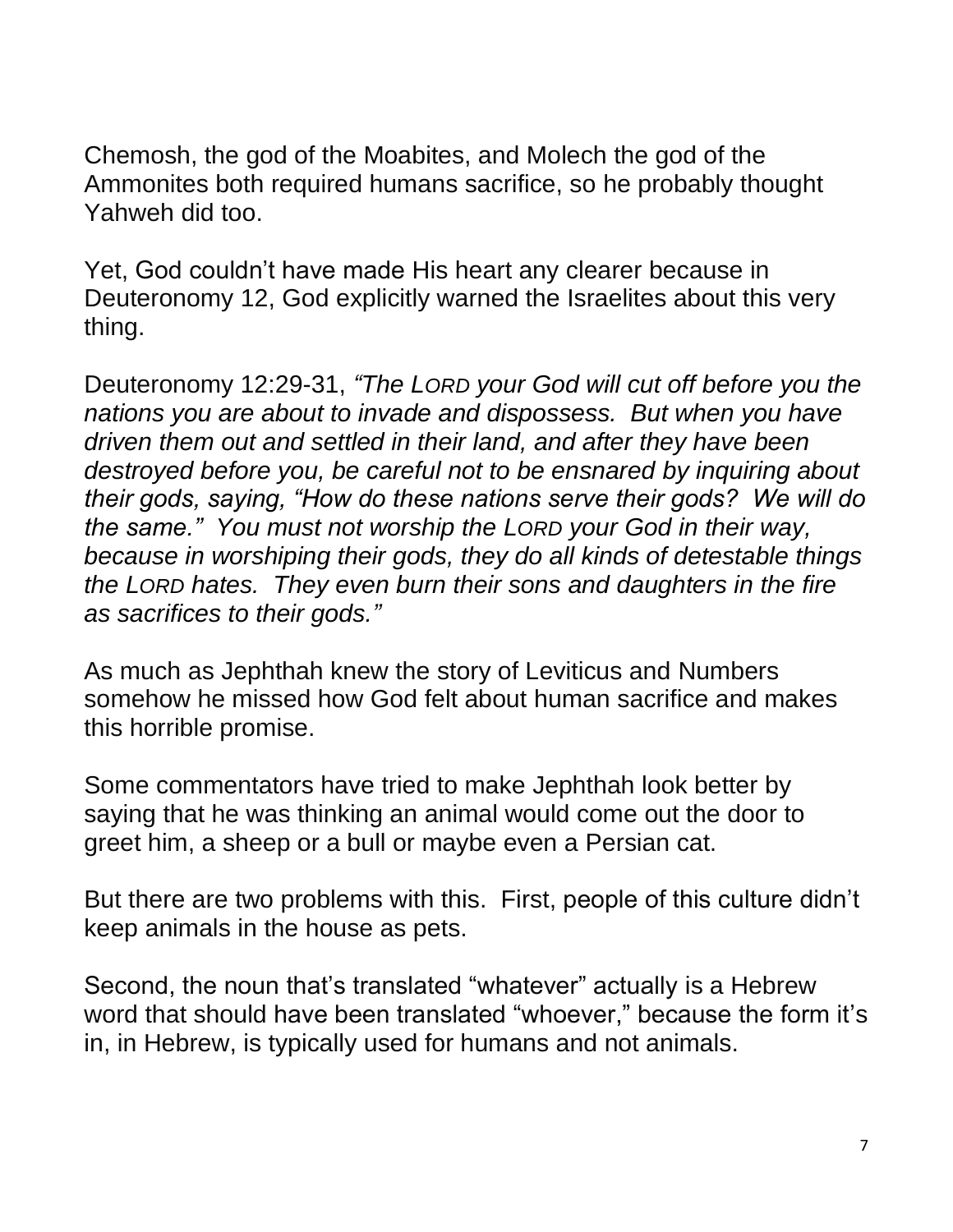So, Jephthah had in mind a human sacrifice. He just expected the first one out of his house to be one of his many servants or comrades-inarms and, in his culture, this was actually acceptable.

This was just the way they did things in the culture around Israel, and Jephthah had just become desensitized to the idea that he was supposed to live by a different set of values.

Human life was cheap when it came to the idol of military dominance.

# **Slide 5**

Now, before you shake your head in bewilderment, we commit similar excesses with our own idols… and we don't wince nearly as much… For example…

- We've made finding romantic or sexual fulfillment an idol, to the point that a husband or wife could meet someone on the Internet, become convinced that they married the wrong person, and walk away from their vows, their family, their life, all because we've made an idol out of being happy.
- Or take the idol of "living out your truth:" Suppose I, as a conservative Baptist pastor, suddenly decided I'd been living a lie these past years of public ministry, that I was gay, and then left my wife and kids for another man.

Within 24 hours of posting that on Instagram, I'd be hero for how true I was being to myself. Within a week I'd have a book contract. Why?

Because we've created a designer faith that mixes up the clear moral teachings of Scripture with the idolatry of self-fulfillment.

It's how young Christian women from godly families can justify terminating an inconvenient pregnancy.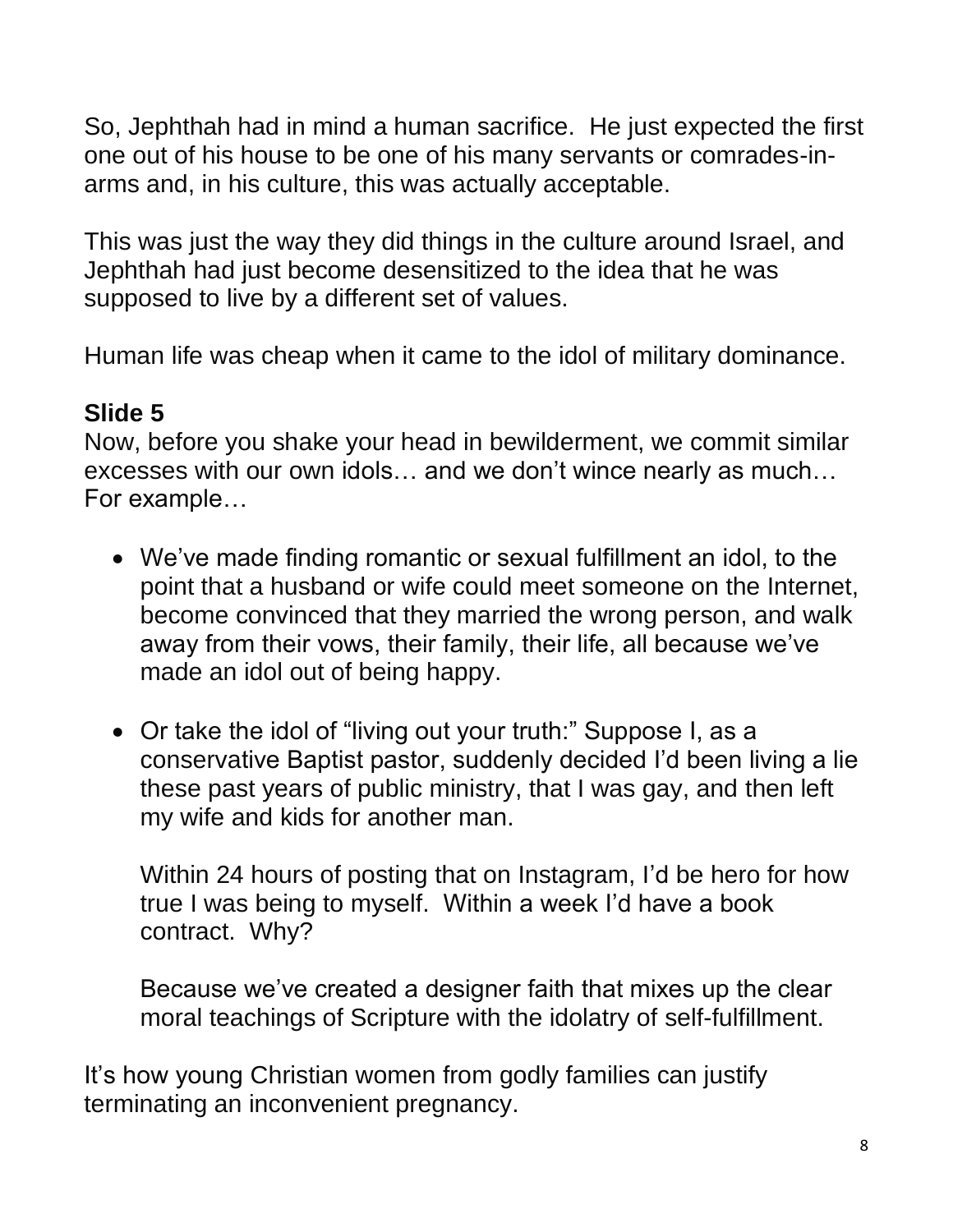There's a story about a man who was kept in solitary confinement in a Spanish prison for 33 years, with nothing to read except the Bible.

With only one book to read, he read it over hundreds and hundreds of times. The book became his constant companion.

After thirty-three years of imprisonment, he died. When they came in to clean out his cell, they found some notes he had written using nails to mark the soft stone of the prison walls. The notations were of this sort:

- Psalm 118:8 is the middle verse of the Bible.
- Ezra 7:21 contains all the letters of the alphabet except the letter j.
- The ninth verse of the eighth chapter of Esther is the longest verse in the Bible.
- No word or name of more than six syllables can be found in the Bible.

This individual, who spent thirty-three years of his life studying what some have described as the greatest book of all time, could only glean trivia.

From all we know, he never made any religious or spiritual commitment to Christ, but he became an expert at Bible trivia.

We want to produce more than people who can win a Bible drill. It isn't enough to have head knowledge about the Bible if that knowledge isn't transforming you.

So, Jephthah makes this vow and the next part of the story is just horrible. It's the worst thing we've seen in Judges so far. After God gives the Ammonites into his hand, Jephthah goes home.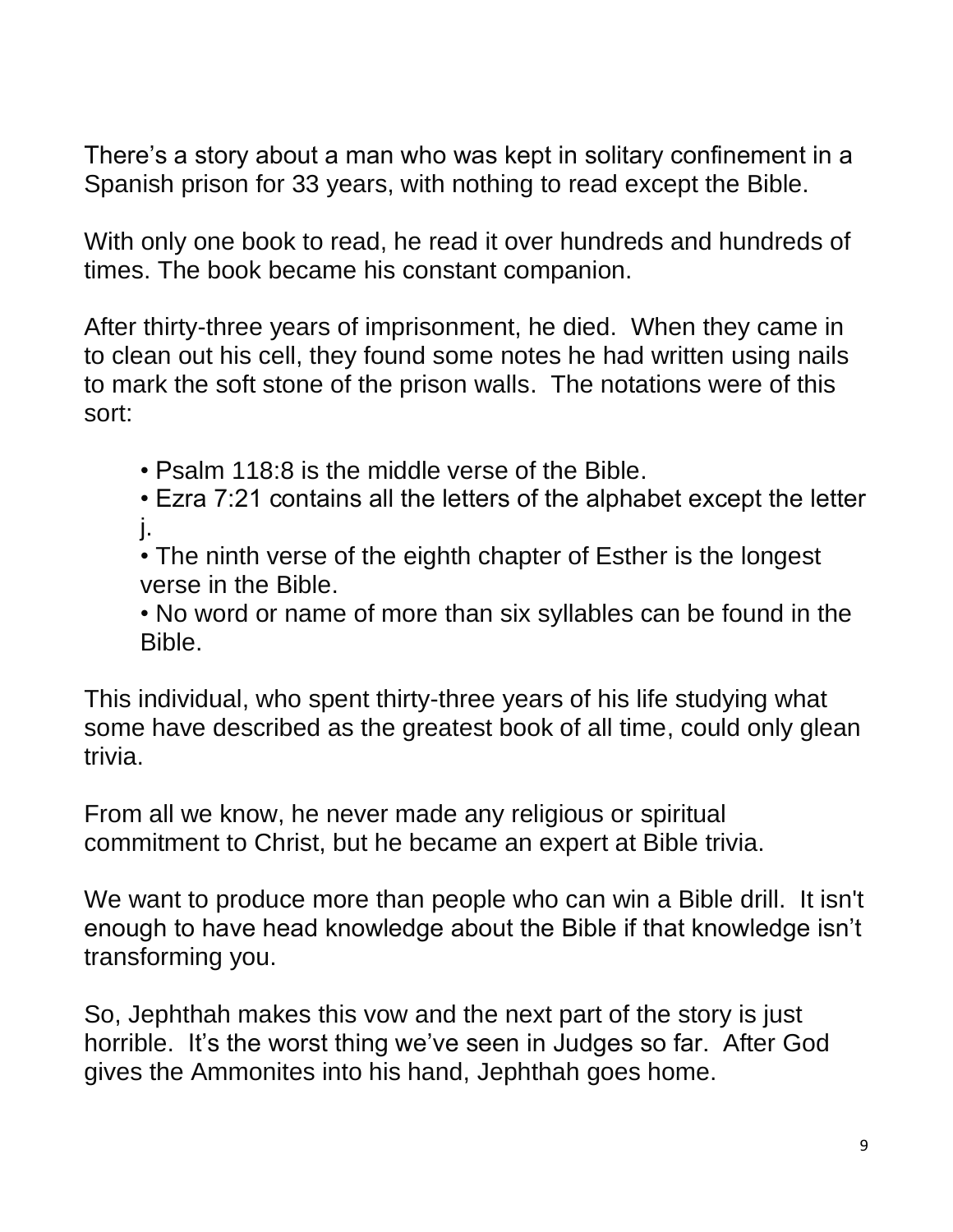Judges 11:34-35, *"When Jephthah returned to his home in Mizpah, who should come out to meet him but his daughter, dancing to the sound of timbrels! She was an only child. Except for her he had neither son nor daughter. When he saw her, he tore his clothes and cried, "Oh no, my daughter! You have brought me down and I am devastated. I have made a vow to the LORD that I cannot break."*

Why? Because Jephthah had mixed in an incredibly toxic ingredient to his designer faith: a works-righteousness understanding of God's character.

He felt like he had to earn God's favor, the way you earn a pagan god's favor, by making sacrifices that guarantee it; and now he feels like if he doesn't keep his horrific vow, God will punish him.

But God doesn't give victory or favor or salvation because we earn it. *"Not by works of righteousness which we have done, but according to his mercy, he saved us."* He bore in his own body the price for our peace, *"by his stripes we are healed."*

Did Jephthah keep his tragic vow? He did. Before he sacrificed her, his daughter asked permission to go into the mountains for two months with her friends and weep for the fact that she would never know a man, would never have kids or grandkids, would never grow old.

Judges 11:39-40, *"After the two months, she returned to her father, and he did to her as he had vowed. And she was a virgin. From this comes the Israelite tradition that each year the young women of Israel go out for four days to commemorate the daughter of Jephthah the Gileadite."*

Could Jephthah have gotten out of it? He had two months, while his daughter was off weeping in the mountains, to say, *"You know what? That was a stupid thing to say.*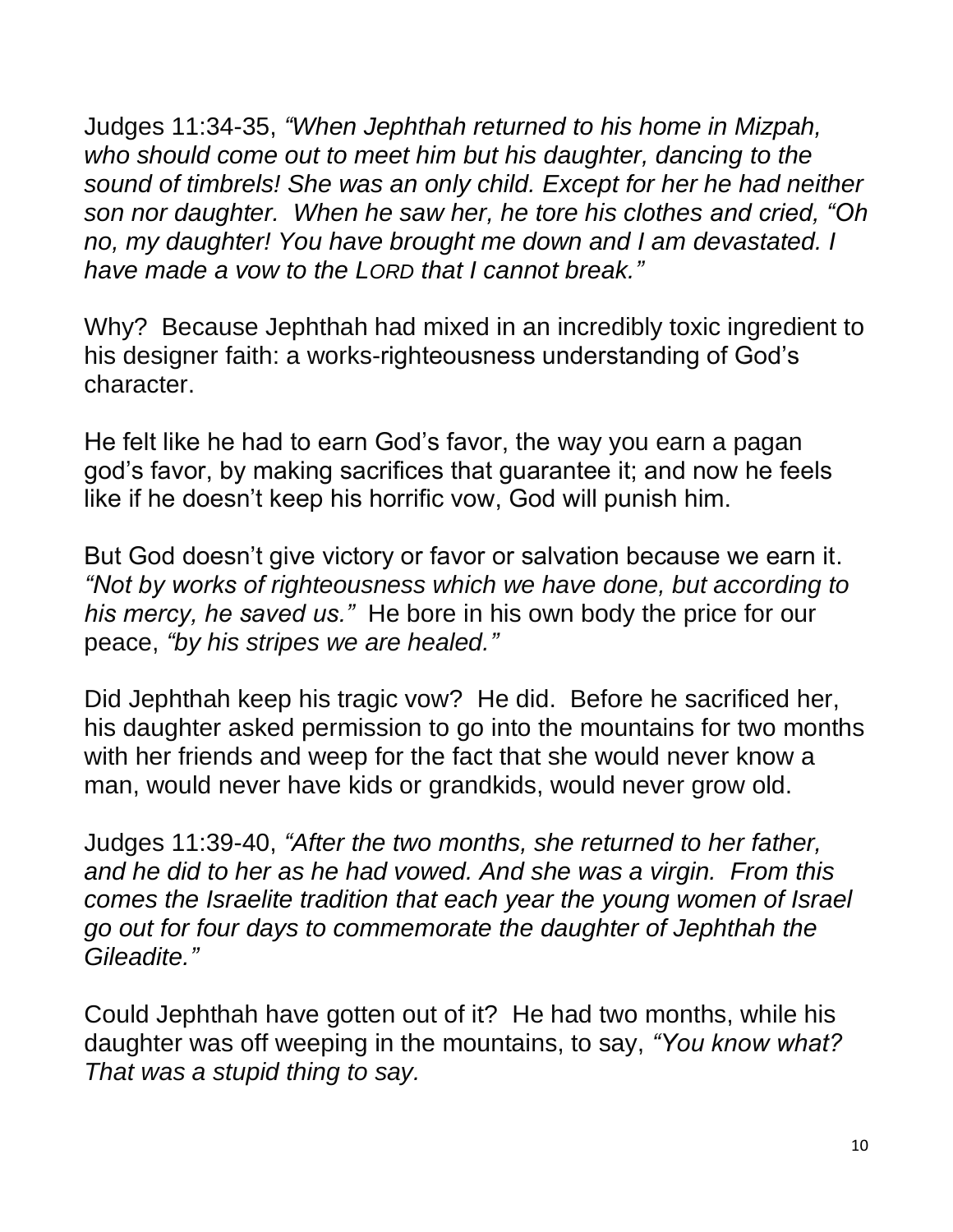*God, You never said you'd give me victory only if I sacrificed something. No, You give Your people victory as a gift of grace. So instead of fulfilling this wicked vow in which I thought I could purchase Your grace, I repent of making it in the first place; I repent of thinking there was something I could do to earn Your favor, and I receive Your grace for what it is, a gift!"*

Instead, Jephthah was trapped in this mindset of works righteousness, which brings us to the third truth we learn from this awful story: God's grace runs deeper than we will ever understand.

## **Slide 6**

See, what Jephthah failed to realize was that God's deliverance wasn't set in motion when he made this horrible vow.

Look back at the beginning of the story. When God's people truly repented, not just because they wanted to get out of trouble, but because they wanted to have their relationship with God restored.

Judges 10:15-16, *"But the Israelites said to the LORD, "We have sinned. Do with us whatever you think best, but please rescue us now." Then they got rid of the foreign gods among them and served the LORD. And he could bear Israel's misery no longer."*

I love that phrase, "*And he could bear Israel's misery no longer."* It shows you how God feels about His people. He hurts with them. So, the deliverance didn't come because of Jephthah's vow, it came because of God's great mercy.

This is the Gospel: You never have to make promises or sacrifices to God to earn His favor. God's favor is GIFT! It's like a favor I give to my son or daughter. They don't earn it; they just receive it.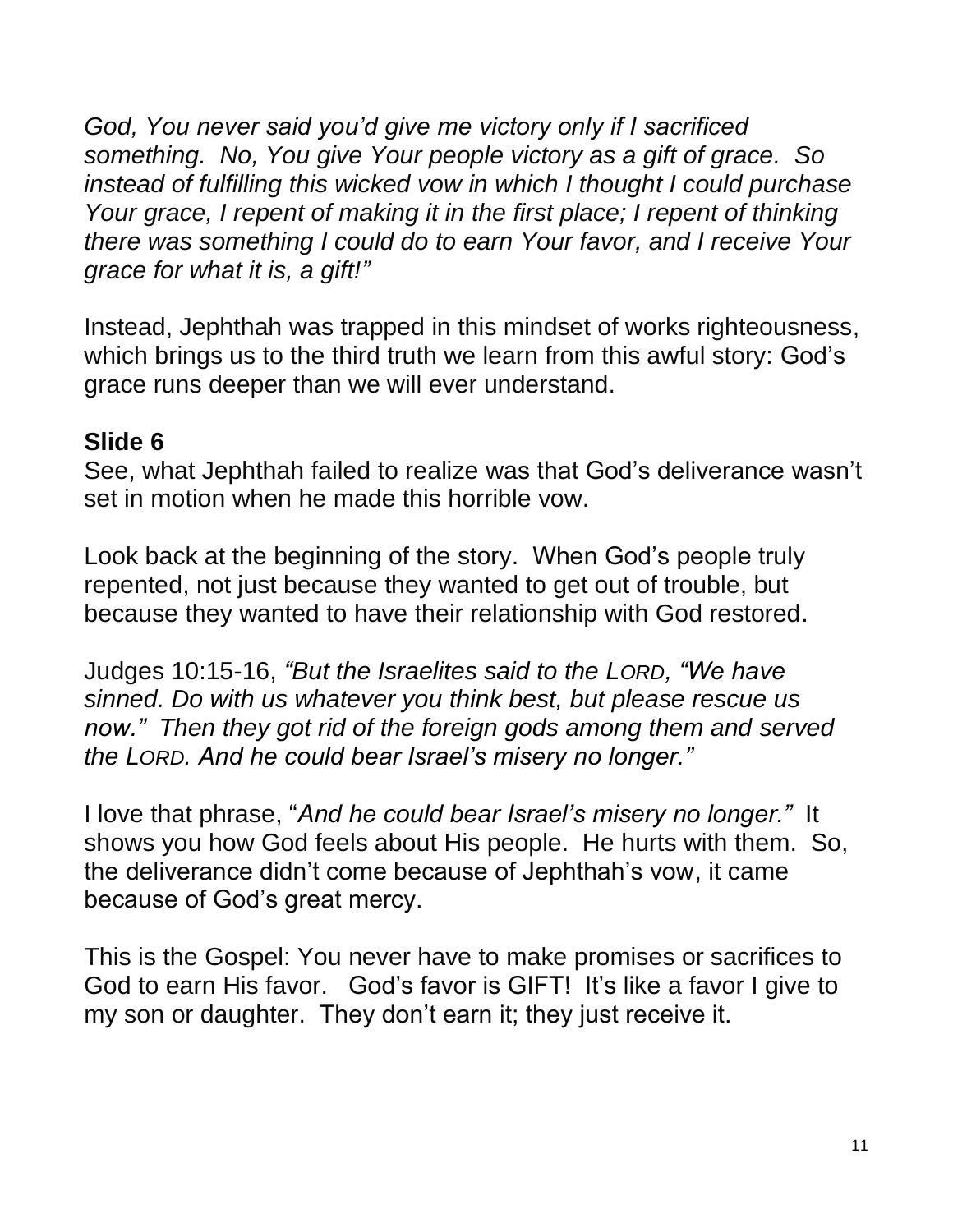There's only one way to please God. Only one. Faith. Faith in His grace, His lovingkindness toward you. That's why we're in desperate need of a better judge.

Believe it or not, the story actually gets worse from here. In Judges 12 we see the roots of the first civil war in Israel.

The men from the tribe of Ephraim got ticked off that Jephthah didn't call on them to fight against the Ammonites, so the Israelites turned on each other.

But since they all looked alike, they decided the only way they could tell the difference between them, and the other tribes, was by the way they pronounced a certain word.

Therefore, the men of Israel wound up killing 42,000 of their own countrymen because they had a different accent.

#### **Slide 7**

Conclusion

You see this today in how the world's mindset divides instead of unites. As long as we keep looking to human saviors and human solutions, we're just going to be more divided. We're in desperate need of a better judge.

A recurring theme in Judges is that human saviors fall short. Jephthah was a savior, but a very broken savior, and not the true Savior Israel needed. But he presents to us a picture of the true and better Judge that was coming.

Like Jephthah, Jesus was driven from his brothers. *"He was despised and rejected of men."* But unlike Jephthah, Jesus didn't wait for us to bargain with Him before He saved us.